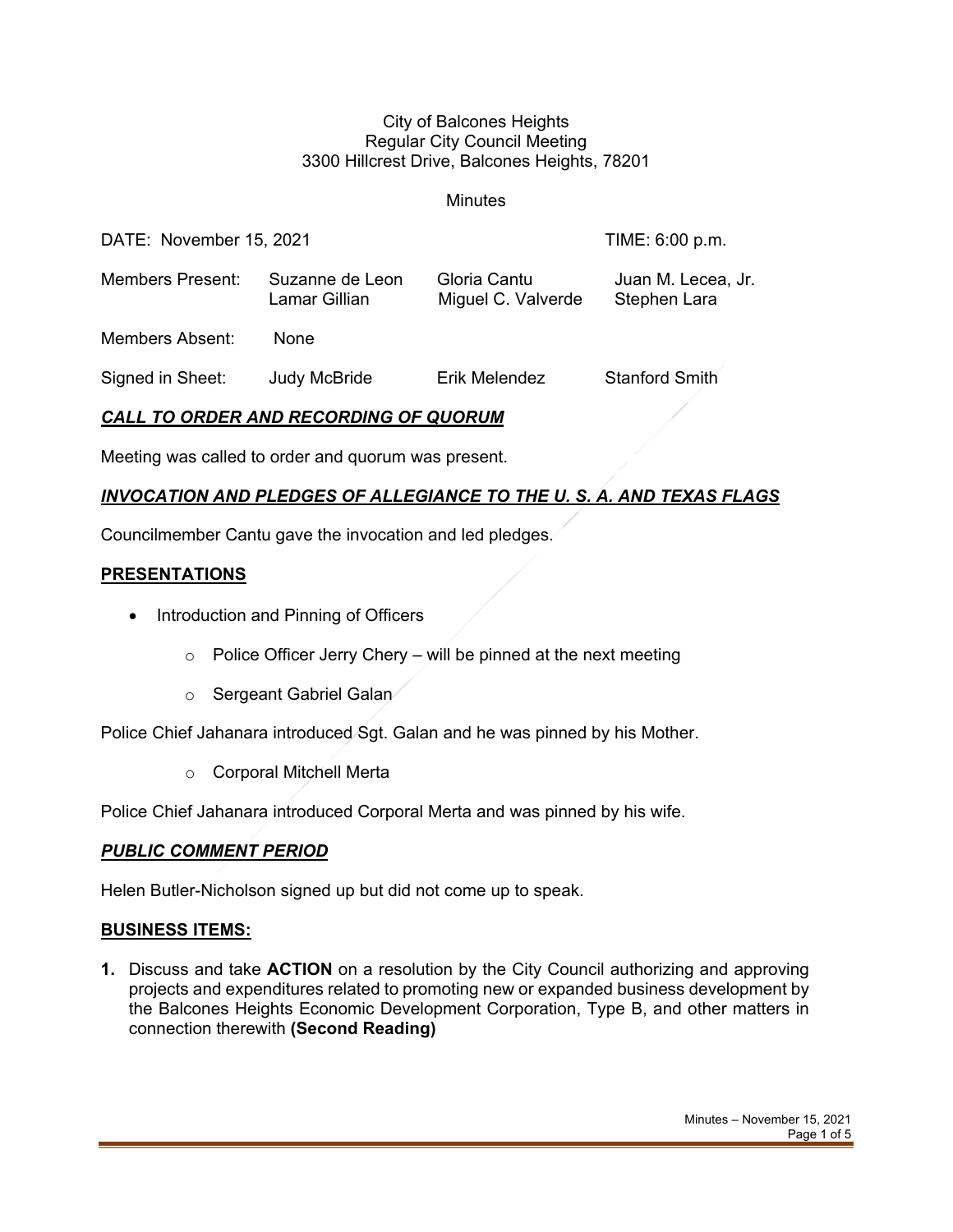Clay Binford briefed council on the resolution authorizing and approving projects and expenditures related to promoting new or expanded business development by the Balcones Heights Economic Development Corporation, Type B.

MOTION: I make a motion to approve.

Motion by: Gloria Cantu Second: Stephen Lara 5/0/0 PASSED

#### **RECESS CITY COUNCIL MEETING**

Mayor de Leon recessed the City Council meeting at 6:10 p.m.

#### **OPEN ECONOMIC DEVELOPMENT CORPORATION, TYPE B MEETING**

The Economic Development Corporation, Type B meeting opened at 6:15 p.m. and closed at 6:27 p.m.

### **RECONVENE CITY COUNCIL MEETING**

City Council meeting reconvened at 6:30 p.m.

2. Discuss and take **ACTION** on an ordinance of the City Council approving the resolution of the Balcones Heights Economic Development Corporation, Type B, authorizing the purchase of a 45.72% ownership interest in Crossroads Mall Partners, LTD., Owners of Wonderlands of the Americas, authorizing the acceptance of a loan to finance the costs of acquiring such ownership interest, and authorizing and approving the execution of agreements and all other actions necessary and related thereto authorizing the city to enter into, execute, and deliver the sublease for Wonderland of the Americas Space B-61; Pledging certain revenues to the Corporation for its further pledge as security for its loan; authorizing the city's execution of a loan agreement with Truist Bank for the limited purpose set forth therein; authorizing the Corporation's pledge of the security for its obligations under the aforementioned loan agreement; and ordaining other matters in connection with the foregoing.

Clay Binford came up to brief council on this item and there was a question and answer period.

Mayor de Leon gave a statement.

MOTION: Motion to approve.

Motion by: Lamar Gillian Second: Gloria Cantu 5/0/0 PASSED

3. Consideration and **ACTION** to adopt an ordinance to approve the Economic Development Corporation, Type B budget for FY 2021-22.

MOTION: Motion to approve.

| Motion by: Lamar Gillian |  | Second: Stephen Lara | 5/0/0 | <b>PASSED</b> |
|--------------------------|--|----------------------|-------|---------------|
|--------------------------|--|----------------------|-------|---------------|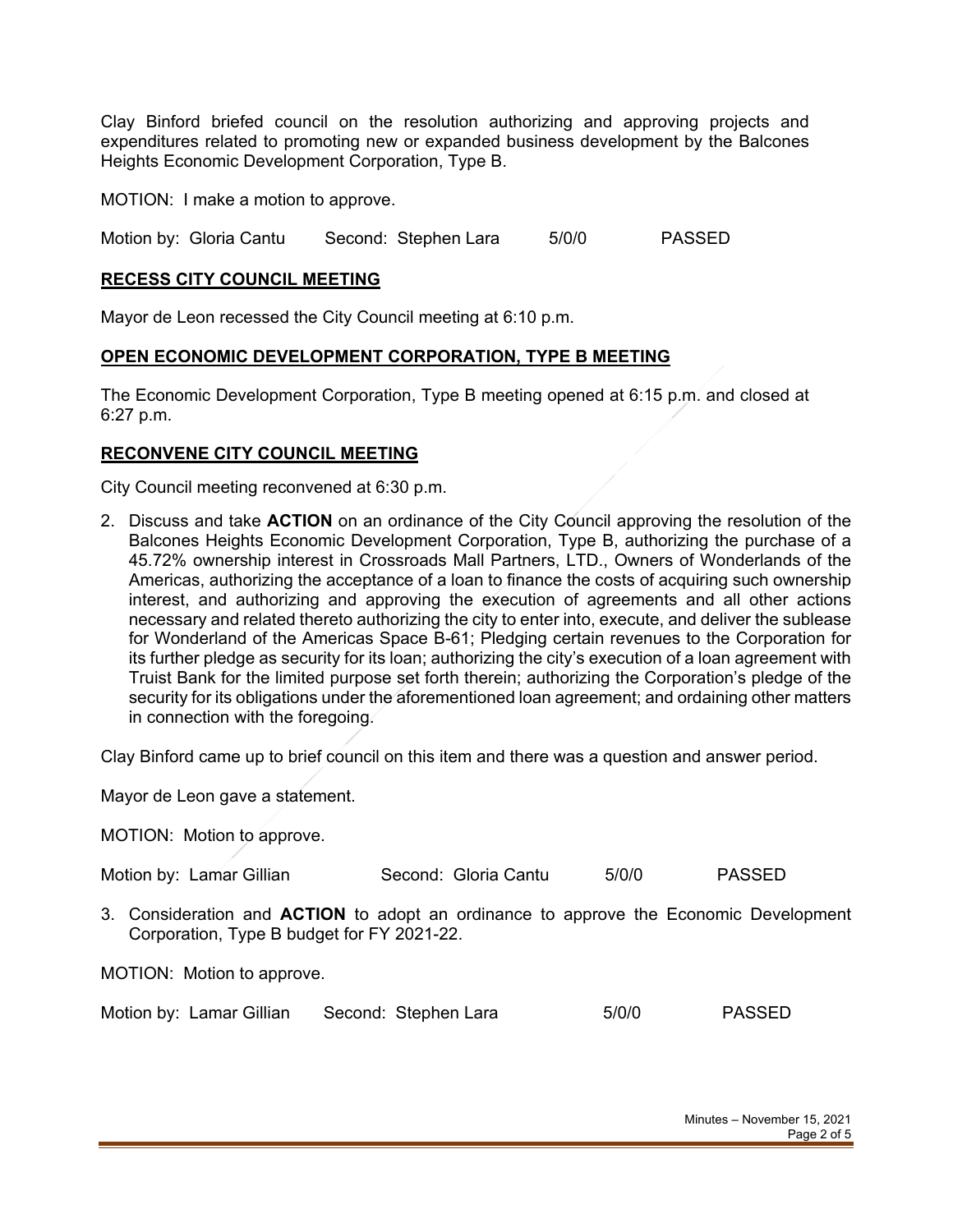### *4. CONSENT AGENDA ITEMS*

- a. Approval of minutes for Regular Meeting of October 25, 2021
- b. Approval of minutes for Joint EDC/City Council Meeting of October 27, 2021
- c. Finance Report for the month of October 2021
- d. Approval to renew contract with RRGP for IT services
- e. Approval of Resolution regarding the city's taxing unit votes for election to the Bexar Appraisal District Board of Directors for 2022-2023.
- f. Approval of Resolution for participation in the Texas Comptroller of Public Accounts Cooperative Purchasing Agreement

MOTION: Motion to approve.

Motion by: Juan Lecea Second: Lamar Gillian 5/0/0 PASSED

5. Consideration and **ACTION** to enter into a contract with HRM Land Acquisition Solutions, LLC for the facilitation of negotiations for the acquisition of fee simple easements and temporary construction easements for the reconstruction of Hillcrest Drive and sidewalk improvements. (Thelen)

Janet Thelen and a representative from HRM briefed council on this item.

MOTION: Motion to approve.

Motion by: Lamar Gillian Second: Miguel Valverde 5/0/0 PASSED

6. Consideration and **ACTION** to adopt an ordinance amending Title IX: General Conditions, Chapter 97 Streets and Sidewalks, Sec. 97.03-97.35 Sidewalks; Permit and Permit Fee. (Thelen/Valverde)

MOTION: I make a motion to approve version two.

Motion by: Lamar Gillian  $\sim$  Second: Miquel Valverde 5/0/0 PASSED

7. Discussion regarding procedures on abatement of nuisance violations and update on recent abatements. (Thelen/Valverde)

Code Compliance Officer Luther Perez came up and gave a power point presentation on the abatement process.

8. Consideration and **ACTION** to award bid for street striping. (Thelen)

Janet Thelen came up to brief council on this item. The following streets were suggested for street striping:

- Hillcrest Drive and Babcock Rd.
- Balcones, Balcones N., or Crossroads

No action was taken.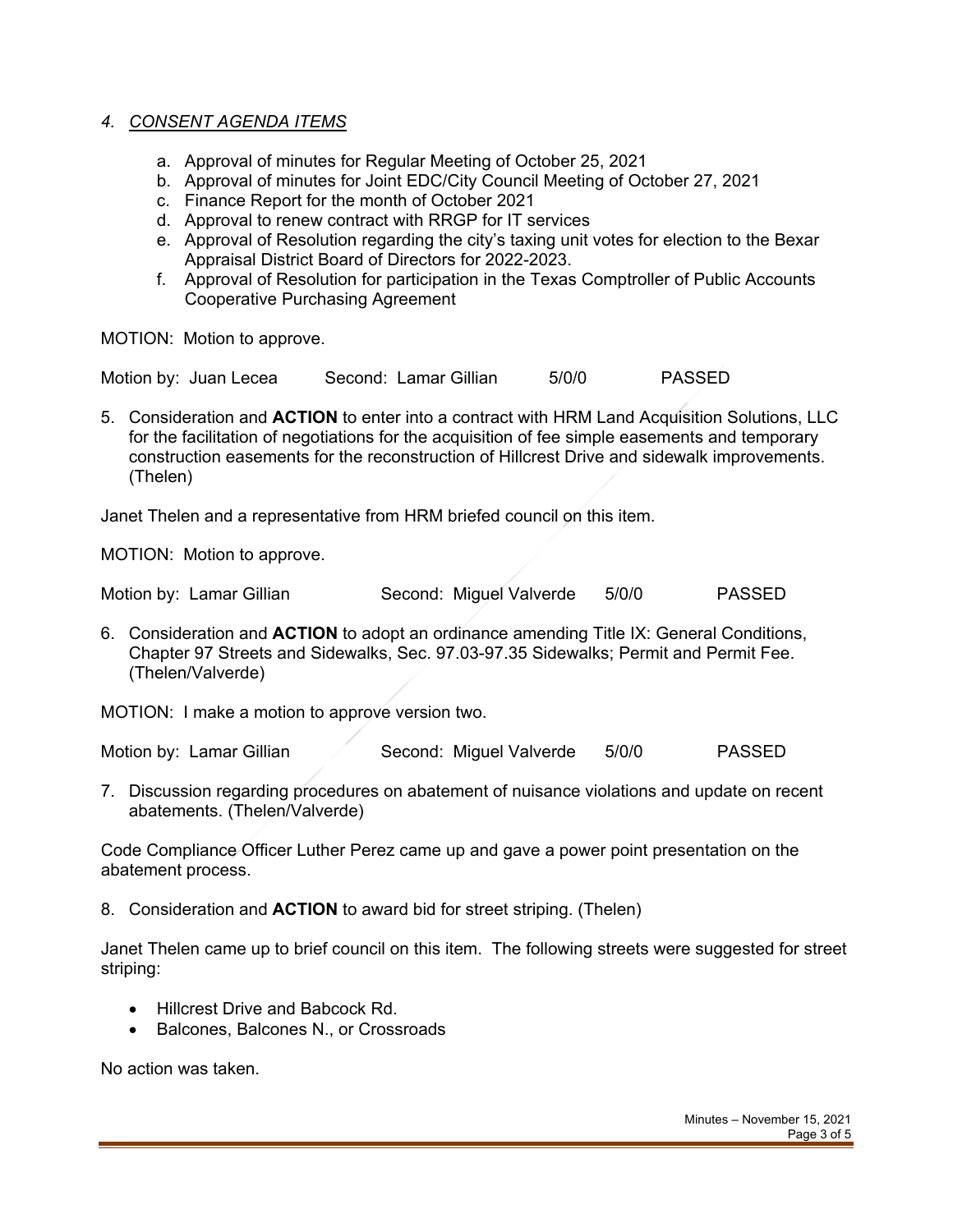9. Discuss and provide cost comparisons for the replacement of street name signs. (Thelen)

Janet Thelen briefed council on some options and price quotes for street name signs.

10. Consideration and **ACTION** to proceed with entering a contract with CPS Energy for the installation of additional street lighting and approval of the monthly assessed fee. (Thelen/Valverde)

MOTION: I make a motion to approve locations and move forward.

| Motion by: Juan Lecea | Second: Lamar Gillian | 5/0/0 | <b>PASSED</b> |
|-----------------------|-----------------------|-------|---------------|
|-----------------------|-----------------------|-------|---------------|

11. Consideration and **ACTION** to adopt an ordinance amending Title IX: General Conditions, Chapter 93 Health and Sanitation, Sec. 93.35 Prohibited Conditions (B)(2) Minimum Clearance of Vegetation. (Thelen/Gillian)

MOTION: Motion to approve.

Motion by: Lamar Gillian Second: Stephen Lara 5/0/0 PASSED

12. Consideration and **ACTION** to approve a resolution adopting the allocation method for Opioid Settlement Proceeds as set forth in the State of Texas Political Subdivisions Opioid Abatement Fund Council and settlement allocation term sheet; and setting an effective date. (Harris/Garza)

MOTION: Motion to approve.

|  | Motion by: Miguel Valverde | Second: Stephen Lara | 5/0/0 | <b>PASSED</b> |
|--|----------------------------|----------------------|-------|---------------|
|--|----------------------------|----------------------|-------|---------------|

13. Strategic Plan Update. (Nastasi/Thelen)

A strategic plan update was not given.

14. Economic Development Report. (Nastasi)

Report was not given.

15. Finance Committee Update. (Gillian)

Councilmember Gillian gave an update of the last finance committee meeting.

- 16. Department Reports and Q&A (Police Department, Fire Department, Community Development, Finance, and Economic Development & Public Affairs*)*
	- Blue Santa
	- Neighborhood Watch
	- Tahoe's returned from Chiefs (Police and Fire)
	- Rifles and shotguns ordered
	- Range Day